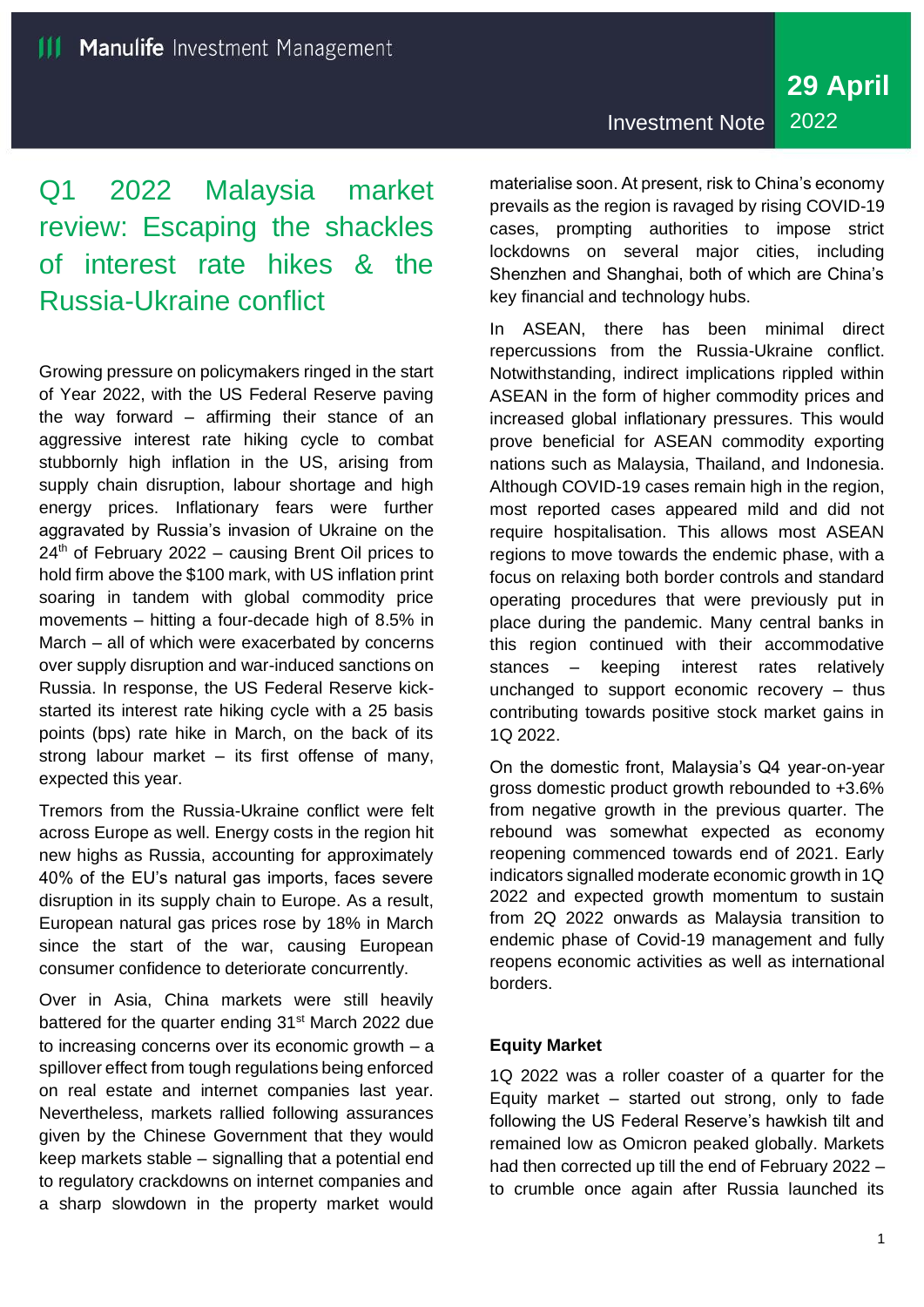"special military operation" in Ukraine. Most markets had recorded double digit losses at the peak of the invasion. Fears of supply disruptions, especially within the commodity space had enabled commodity exporting countries to record positive stock market gains.

ASEAN markets were relatively resilient, with Singapore (+9.1% quarter-on-quarter (q-o-q)), Indonesia (+7.4% q-o-q), Thailand (+2.3% q-o-q), Malaysia (+1.3% q-o-q) and Philippines (+1.1% q-oq) ending the quarter in the green. Contrastingly, North Asian markets such as China (-10.6% q-o-q) and South Korea (-7.4% q-o-q) lead losses – with China still struggling with its regulatory crackdown, property sector slowdown and lockdown risks, while the technology-heavy South Korean KOSPI suffers with the recent global sell-off in technology stocks.

Malaysia's FBM KLCI ended 1.3% higher q-o-q to finish the quarter at 1,587.36 points. Its best performing sectors were Plantation, Financial Services and Construction while its main detractors were in the Technology space.

The broader market recorded positive gains as well – with the FBM100 Index and the FBM Small Cap Index returning +0.5% and +3.4% q-o-q respectively.

Moving towards the 2H of 2022, we believe in the resiliency of the Malaysian equity market due to attractive valuations, local market benefitting from high commodity prices as well as the reopening of economy and international borders.

Local political sentiment is also expected to improve further – following Barisan Nasional's landslide win in the recent Johor state elections, pointing towards a possible early general election. Through the formation of a new stable government, new policies would be rolled out, benefitting the economy while potentially attracting the inflow of foreign funds as well.

In the near term, we remain cautious on the impact of a global shift towards a tightened monetary policy and further escalations on the Russia-Ukraine front. Impact from geopolitical crises on financial markets had typically been short-lived in the past. Thus, we remain positive on the equity market over the longer term once geopolitical condition stabilizes and as

economic recovery continues amid transition towards an endemic phase for Covid-19.

# **Year-to-date stock market performance as of 31 March 2022 (%)**

 China SHCOMP MSCI Asia Ex Japan South Korea KOSPI Euro STOXX 600 Hong Kong HSI US S&P 500 Taiwan TWSE Japan TOPIX India SENSEX Philippines PCOMP Malaysia FBMKLCI Thailand SET Indonesia JCI Singapore FSSTI

-15.0%-10.0% -5.0% 0.0% 5.0% 10.0%

Source: Bloomberg, as of 31 March 2022

## **Fixed Income Market**

US Treasury (UST) yields surged amid ultra-hawkish stance by the US Federal Reserve and multidecades high inflation prints. UST yields continued their upward march; 2-year, 5-year and 10-year UST rose +160 bps, +120 bps and +83 bps, closing the quarter at 2.33%, 2.46% and 2.34% respectively. The spike in yields transpired exponentially in March, following the US Federal Reserve's decision to raise its benchmark Fed funds rate by 25 bps to a new target range of 0.25% - 0.50%, while doubling-down on its intention to hike aggressively to control inflation. The Fed also hinted at the possibility of a larger 50 bps rate hike quantum in the Fed's next meeting.

In the Asian Dollar bond market, spreads widened on the back of geopolitical developments from Russia-Ukraine and ongoing property market slump as well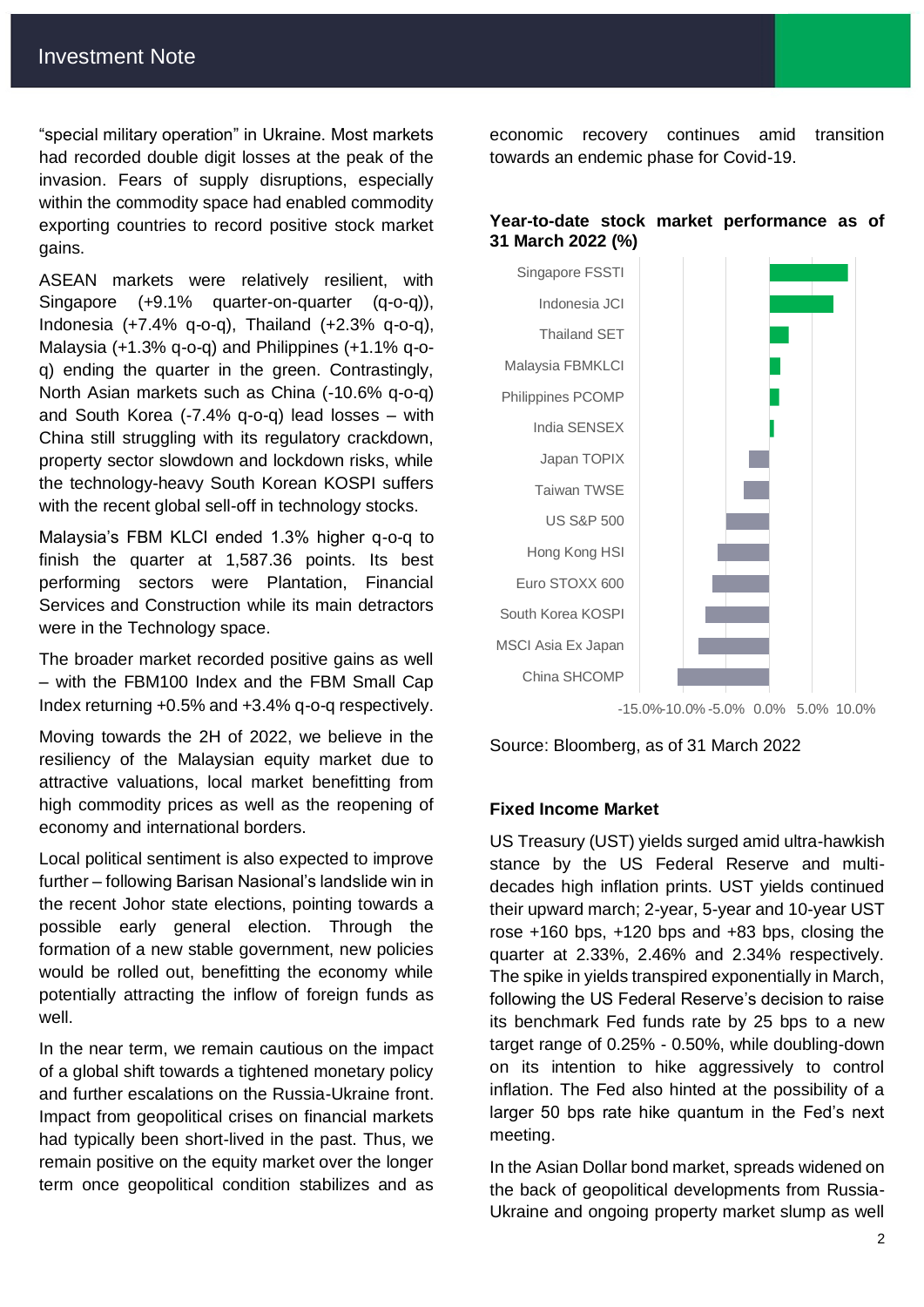as growth slowdown in China. Market sentiment recovered slightly in March as Russia and Ukraine engaged in peace talks while Chinese officials called for actions to stabilise the financial markets and proactive monetary response to boost economic growth.

In line with the bearish global bond market, Malaysian Government Securities (MGS) yield curve climbed as well. 3-year, 5-year and 10-year MGS yields rose +38 bps, +28 bps and +30 bps respectively to close at 3.18%, 3.43% and 3.87%. In March, Bank Negara Malaysia had kept the Overnight Policy Rates unchanged at 1.75%, while maintaining its accommodative stance to support recovery while ensuring price stability. With that, domestic factors are supportive for the MGS but external factors are expected to remain a drag in the near term. We are cautious of inflationary and outflow risks in the market but is more positive on the longterm outlook of bond markets once external development stabilises.